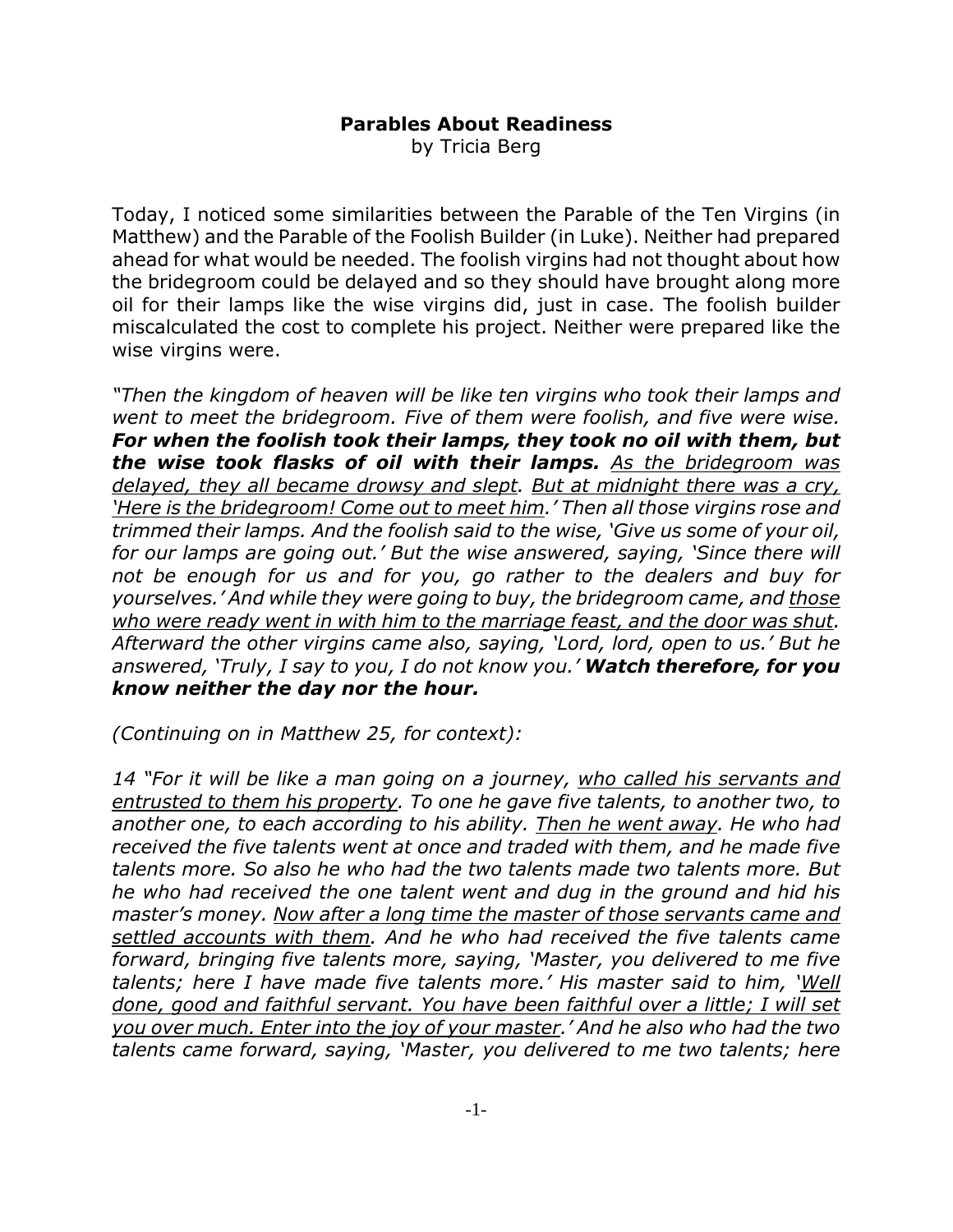*I have made two talents more.' His master said to him, 'Well done, good and faithful servant. You have been faithful over a little; I will set you over much. Enter into the joy of your master.' He also who had received the one talent came forward, saying, 'Master, I knew you to be a hard man, reaping where you did not sow, and gathering where you scattered no seed, so I was afraid, and I went and hid your talent in the ground. Here you have what is yours.' But his master answered him, 'You wicked and slothful servant! You knew that I reap where I have not sown and gather where I scattered no seed? Then you ought to have invested my money with the bankers, and at my coming I should have received what was my own with interest. So take the talent from him and give it to him who has the ten talents. For to everyone who has will more be given, and he will have an abundance. But from the one who has not, even what he has will be taken away. And cast the worthless servant into the outer darkness. In that place there will be weeping and gnashing of teeth.' Matthew 25:1-30*

Let's also go back to the last part of Matthew 24 for context, as we'll find it matches what Jesus is saying in other parables:

*"But concerning that day and hour no one knows, not even the angels of heaven, nor the Son, but the Father only. For as were the days of Noah, so will be the coming of the Son of Man. For as in those days before the flood they were eating and drinking, marrying and giving in marriage, until the day when Noah entered the ark, and they were unaware until the flood came and swept them all away, so will be the coming of the Son of Man. Then two men will be in the field; one will be taken and one left. Two women will be grinding at the mill; one will be taken and one left. Therefore, stay awake, for you do not know on what day your Lord is coming. But know this, that if the master of the house had known in what part of the night the thief was coming, he would have stayed awake and would not have let his house be broken into. Therefore you also must be ready, for the Son of Man is coming at an hour you do not expect. Who then is the faithful and wise servant, whom his master has set over his household, to give them their food at the proper time? Blessed is that servant whom his master will find so doing when he comes. Truly, I say to you, he will set him over all his possessions. But if that wicked servant says to himself, 'My master is delayed,' and begins to beat his fellow servants and eats and drinks with drunkards, the master of that servant will come on a day when he does not expect him and at an hour he does not know and will cut him in pieces and put him with the hypocrites. In that place there will be weeping and gnashing of teeth." Matthew 24:36-51*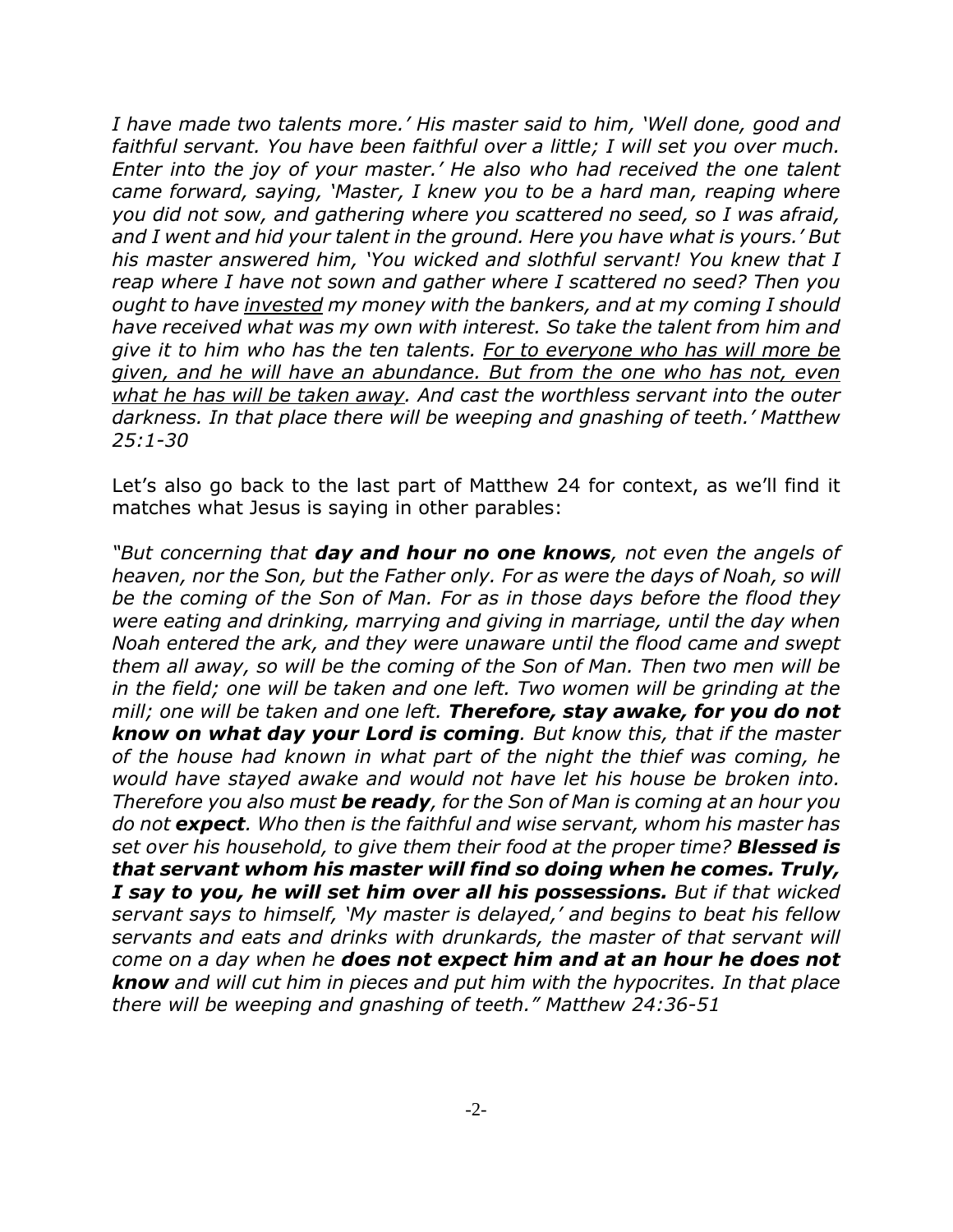## Next, Luke 14:25-35:

*Now great crowds accompanied him, and he turned and said to them, "If anyone comes to me and does not hate his own father and mother and wife and children and brothers and sisters, yes, and even his own life, he cannot be my disciple. Whoever does not bear his own cross and come after me cannot be my disciple. For which of you, desiring to build a tower, does not first sit down and count the cost, whether he has enough to complete it? Otherwise, when he has laid a foundation and is not able to finish, all who see it begin to mock him, saying, 'This man began to build and was not able to finish.' Or what king, going out to encounter another king in war, will not sit down first and deliberate whether he is able with ten thousand to meet him who comes against him with twenty thousand? And if not, while the other is yet a great way off, he sends a delegation and asks for terms of peace. So therefore, any one of you who does not renounce all that he has cannot be my disciple. Salt is good, but if salt has lost its taste, how shall its saltiness be restored? It is of no use either for the soil or for the manure pile. It is thrown away.* He *who has ears to hear, let him hear."*

The context of each parable is very interesting as well. As we know, context is everything! What else does Jesus discuss at the same time? In Matthew, He starts in Matthew 24 by discussing the importance of being ready, continuing with a similar parable in Matthew 25. He then tells another parable about what we are supposed to be doing while waiting for Him to return–how He has given us each gifts to invest in the growth and "profit" of His kingdom. The one who didn't use what he was given, but kept it hidden away was like someone who hides their light under a bushel. Jesus is NOT happy with them. ALL of us (His servants) are given gifts for His glory. The more we use them for building His kingdom, the more gifts He will give us for use in our work in His vineyard (and we are permitted to make requests for provision and wisdom if we do so wisely and with confidence that He hears and answers our prayers - James 1:5-8, 4:1- 4), the happier He will be with our service, the greater His harvest will be and the greater our reward will be in eternity (although I think that since our treasure is where our heart is, we will be fully satisfied to be in Jesus' presence forevermore). (1Corinthians 12:4-11, Mark 4:21-25, Galatians 6:9-10, Deuteronomy 16:16-17, Mark 12:41-44, 1Thessalonians 4:17)

In Luke, He talks about very challenging subjects like renouncing all we have to be His disciple, loving Him more than anyone or anything, and being the salt of the earth (which preserves food–we can also think of it as truth–Jesus is the Bread of Life and the way and the truth; and enhances the taste of food, which again, is life–without it we can't survive, and without spiritual bread, we can't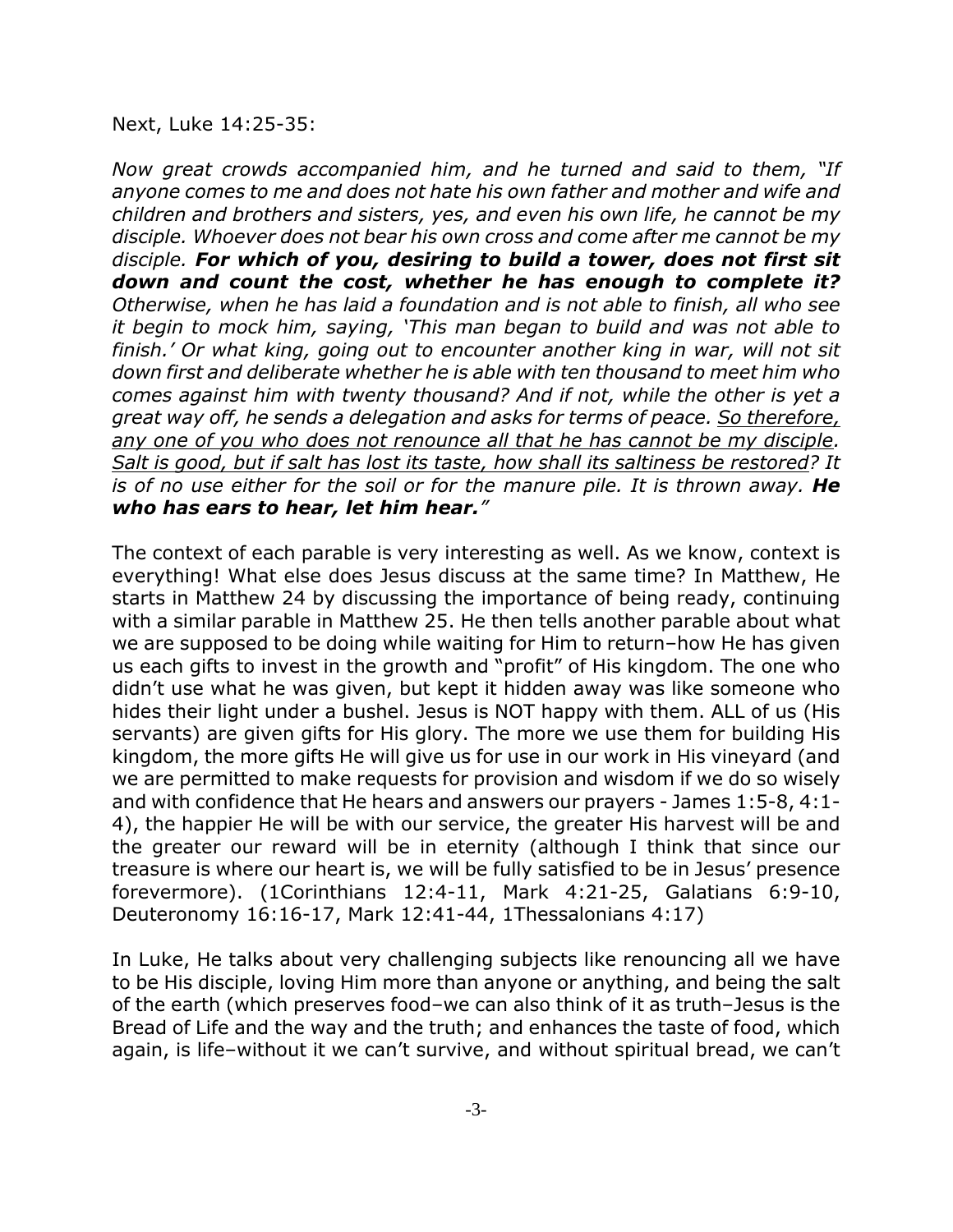be born again to eternal life). (Mark 9:49-50, Leviticus 2:13, Hebrews 13:15- 16, Romans 12:1-2, John 6:63)

Jesus ends in Luke with "He who has ears to hear, let him hear." Where else do we see that? Well, for one instance, He uses this language in the Parable of the Weeds and the surrounding discussion. He makes it clear that only the children of God (the grain planted by the field owner) will inherit the kingdom, not everyone (the tares sown by the enemy). He also discusses how NOTHING is more valuable than the kingdom. This should be our attitude as well!

*Then he left the crowds and went into the house. And his disciples came to him, saying, "Explain to us the parable of the weeds of the field." He answered, "The one who sows the good seed is the Son of Man. The field is the world, and the good seed is the sons of the kingdom. The weeds are the sons of the evil one, and the enemy who sowed them is the devil. The harvest is the end of the age, and the reapers are angels. Just as the weeds are gathered and burned with fire, so will it be at the end of the age. The Son of Man will send his angels, and they will gather out of his kingdom all causes of sin and all law-breakers, and throw them into the fiery furnace. In that place there will be weeping and gnashing of teeth. Then the righteous will shine like the sun in the kingdom of their Father. He who has ears, let him hear. The kingdom of heaven is like treasure hidden in a field, which a man found and covered up. Then in his joy he goes and sells all that he has and buys that field. Again, the kingdom of heaven is like a merchant in search of fine pearls, who, on finding one pearl of great value, went and sold all that he had and bought it. Again, the kingdom of heaven is like a net that was thrown into the sea and gathered fish of every kind. When it was full, men drew it ashore and sat down and sorted the good into containers but threw away the bad. So it will be at the end of the age. The angels will come out and separate the evil from the righteous and throw them into the fiery furnace. In that place there will be weeping and gnashing of teeth. "Have you understood all these things?" They said to him, "Yes." And he said to them, "Therefore every scribe who has been trained for the kingdom of heaven is like a master of a house, who brings out of his treasure what is new and what is old." Matthew 13:36-52*

Another time Jesus used the phrase about "ears to hear" was in the Parable of the Sower:

*Again he began to teach beside the sea. And a very large crowd gathered about him, so that he got into a boat and sat in it on the sea, and the whole crowd was beside the sea on the land. And he was teaching them many things in parables, and in his teaching he said to them: "Listen! Behold, a sower went out*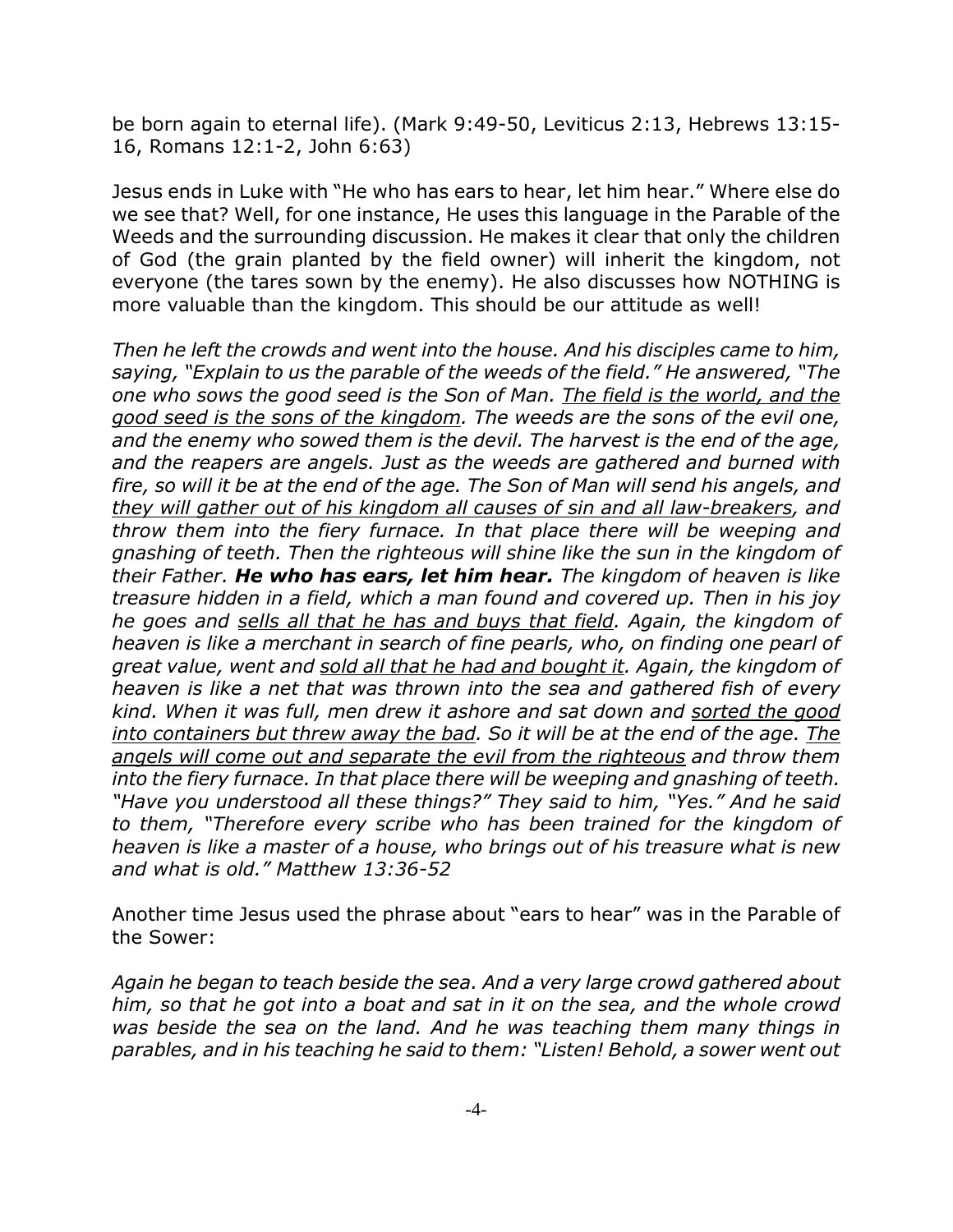*to sow. And as he sowed, some seed fell along the path, and the birds came and devoured it. Other seed fell on rocky ground, where it did not have much soil, and immediately it sprang up, since it had no depth of soil. And when the sun rose, it was scorched, and since it had no root, it withered away. Other seed fell among thorns, and the thorns grew up and choked it, and it yielded no grain. And other seeds fell into good soil and produced grain, growing up and increasing and yielding thirtyfold and sixtyfold and a hundredfold." And he said, "He who has ears to hear, let him hear." And when he was alone, those around him with the twelve asked him about the parables. And he said to them, "To you has been given the secret of the kingdom of God, but for those outside everything is in parables, so that "they may indeed see but not perceive, and may indeed hear but not understand, lest they should turn and be forgiven." And he said to them, "Do you not understand this parable? How then will you understand all the parables? The sower sows the word. And these are the ones along the path, where the word is sown: when they hear, Satan immediately comes and takes away the word that is sown in them. And these are the ones sown on rocky ground: the ones who, when they hear the word, immediately receive it with joy. And they have no root in themselves, but endure for a while; then, when tribulation or persecution arises on account of the word, immediately they fall away. And others are the ones sown among thorns. They are those who hear the word, but the cares of the world and the deceitfulness of riches and the desires for other things enter in and choke the word, and it proves unfruitful. But those that were sown on the good soil are the ones who hear the word and accept it and bear fruit, thirtyfold and sixtyfold and a hundredfold."* 

*And he said to them, "Is a lamp brought in to be put under a basket, or under a bed, and not on a stand? For nothing is hidden except to be made manifest; nor is anything secret except to come to light. If anyone has ears to hear, let him hear." And he said to them, "Pay attention to what you hear: with the measure you use, it will be measured to you, and still more will be added to you. For to the one who has, more will be given, and from the one who has not, even what he has will be taken away." And he said, "The kingdom of God is as if a man should scatter seed on the ground. He sleeps and rises night and day, and the seed sprouts and grows; he knows not how. The earth produces by itself, first the blade, then the ear, then the full grain in the ear. But when the grain is ripe, at once he puts in the sickle, because the harvest has come." And he said, "With what can we compare the kingdom of God, or what parable shall we use for it? It is like a grain of mustard seed, which, when sown on the ground, is the smallest of all the seeds on earth, yet when it is sown it grows up and becomes larger than all the garden plants and puts out large branches, so that the birds of the air can make nests in its shade." With many such*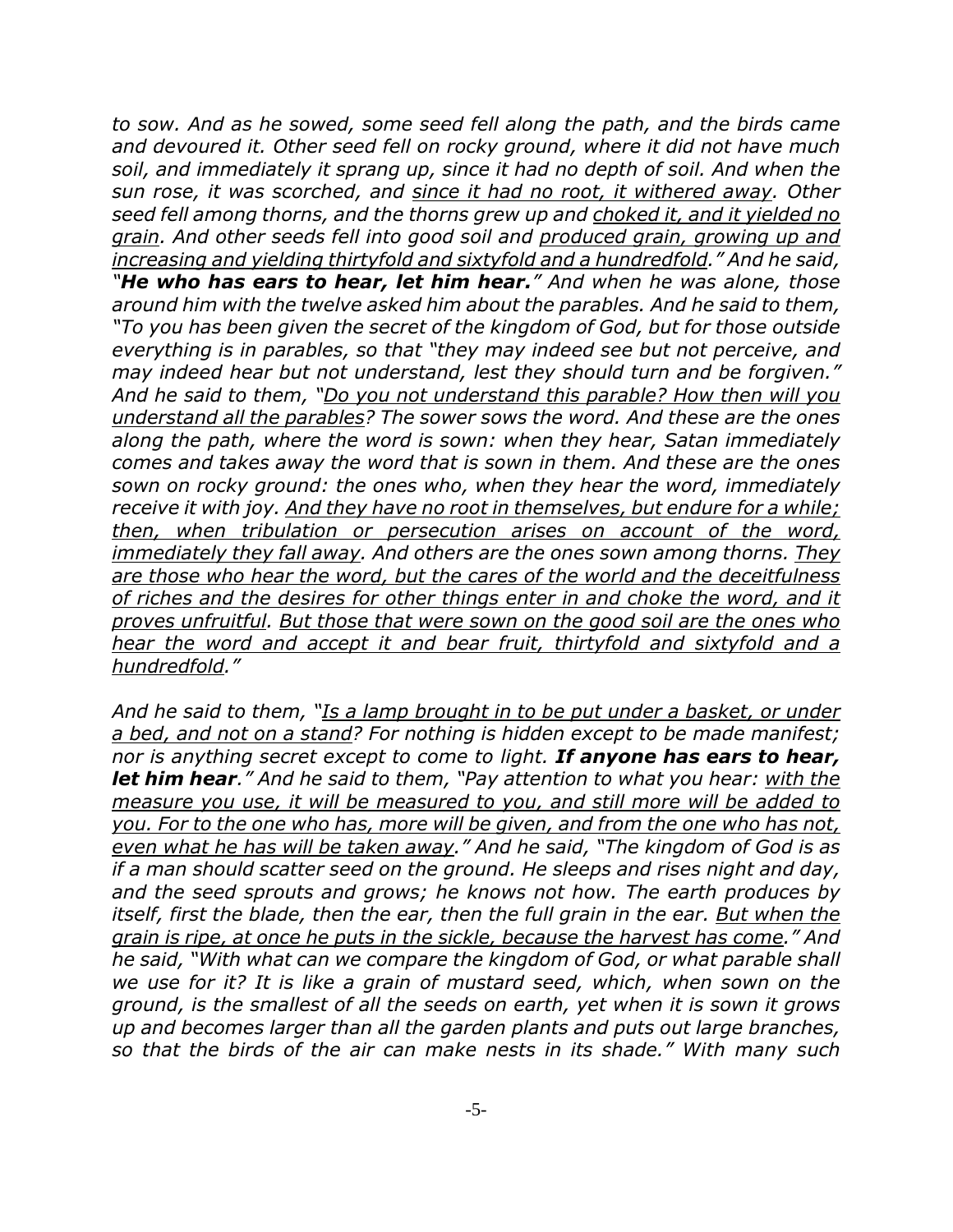*parables he spoke the word to them, as they were able to hear it. He did not speak to them without a parable, but privately to his own disciples he explained everything. Mark 4:1-34*

In some of the parables, Jesus compares the kingdom of God to a field and harvest, just as the Feasts of the Lord center around the farming cycle. Each crop had its own offering of firstfruits. Jesus fulfilled the firstfruits of barley when He rose from the dead. (1Corinthians 15:20-23) We are a kind of firstfruits because we, even Gentile believers, are included among those to be indwelt by the Holy Spirit who arrived at Pentecost, making up the body of Christ during this age. (Romans 8:23, 2Thessalonians 2:13-15, Acts 10:45, James 1:18, Ephesians 4:15-16, Hebrews 3:6) We are also saved first because of the rejection of Jesus by the Jews, whereas they will receive mercy because of the mercy shown to us. (Romans 11:25-32, Matthew 21:28-32) Those Jews who have not become members of the body of Christ made up of both Jew and Gentile during this age have been blinded/hardened of heart, but that will change when the fullness of the Gentiles comes in.

We must interpret Scripture in light of this information, letting the Bible interpret itself, in order to understand properly. Don't just get your information from YouTube or simply "take sides" with your favorite Bible teacher. Likewise, in the parables, Jesus presents the same message in different ways so that we can be sure that we have "gotten it." If we listen to the devil instead of Him, then we do not "have an ear to hear." His sheep know His voice and follow HIM, not a stranger and not someone who claims to know Him but contradicts Him. (John 10:1-29, 2Corinthians 11:1-4, Matthew 7:15-20, 2Timothy 3:6-12, 2Peter 2:1-3, Jude 1)

There is a slightly different context related to us in Luke's account of the Parable of the Sower:

*And when a great crowd was gathering and people from town after town came to him, he said in a parable, "A sower went out to sow his seed. And as he sowed, some fell along the path and was trampled underfoot, and the birds of the air devoured it. And some fell on the rock, and as it grew up, it withered away, because it had no moisture. And some fell among thorns, and the thorns grew up with it and choked it. And some fell into good soil and grew and yielded a hundredfold." As he said these things, he called out, "He who has ears to hear, let him hear." And when his disciples asked him what this parable meant, he said, "To you it has been given to know the secrets of the kingdom of God, but for others they are in parables, so that 'seeing they may not see, and hearing they may not understand.' Now the parable is this: The seed is the*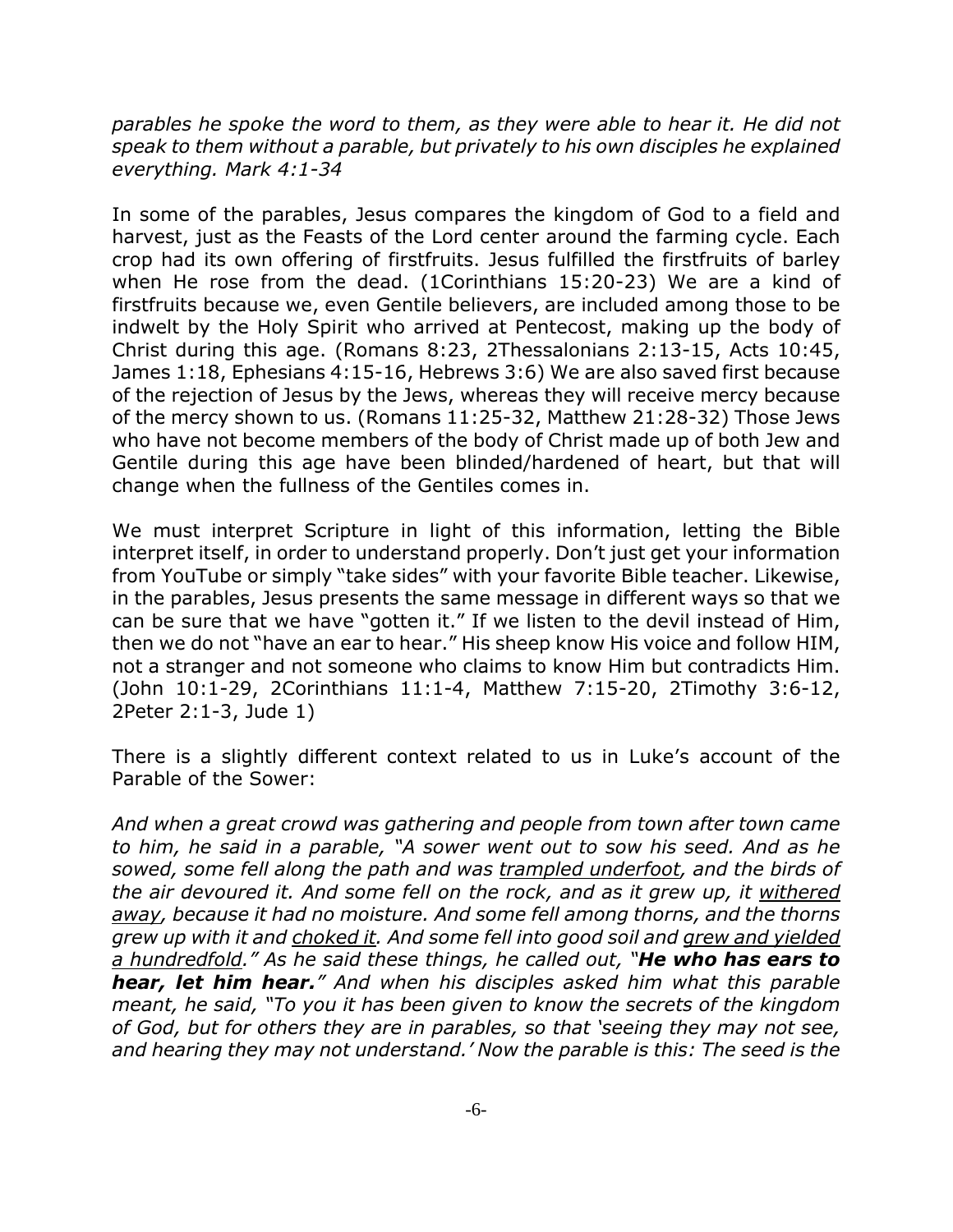*word of God. The ones along the path are those who have heard; then the devil comes and takes away the word from their hearts, so that they may not believe and be saved. And the ones on the rock are those who, when they hear the word, receive it with joy. But these have no root; they believe for a while, and in time of testing fall away. And as for what fell among the thorns, they are those who hear, but as they go on their way they are choked by the cares and riches and pleasures of life, and their fruit does not mature. As for that in the good soil, they are those who, hearing the word, hold it fast in an honest and good heart, and bear fruit with patience. No one after lighting a lamp covers it with a jar or puts it under a bed, but puts it on a stand, so that those who enter may see the light. For nothing is hidden that will not be made manifest, nor is anything secret that will not be known and come to light. Take care then how you hear, for to the one who has, more will be given, and from the one who has not, even what he thinks that he has will be taken away." Then his mother and his brothers came to him, but they could not reach him because of the crowd. And he was told, "Your mother and your brothers are standing outside, desiring to see you." But he answered them, "My mother and my brothers are those who hear the word of God and do it." Luke 8:4-21*

Jesus teaches that His family consists of those who hear the word of God and DO IT (which matches all of the other teachings that it is of no use at all to only HEAR the word and go on as before hearing it). (James 2:14-26) There is no use to having a lamp that is not GIVING LIGHT. (Philippians 2:14-16) (Again, doesn't that remind you of the foolish virgins with NO OIL to keep their lamps LIT?) And being associated with someone who believes will not save anyone, just as the wise virgins could not provide oil for the foolish virgins. Our bodies and families are both gifts from God to enjoy in this temporary lifetime. What (or who) we choose to cling to most tightly will affect eternity. If we are fearful of suffering for Jesus' sake, not trusting His perfect will for us, that will be to our future shame. If we love someone more than Him (including ourselves), such that we desire to please them more than Jesus–compromising on the truth, being drawn away from serving Jesus with our whole heart, etc., we will be mortified when we stand before Him and fully realize that He gave ALL for us. (Romans 8:16-18, Luke 14:26, John 10:17-18, Ephesians 5:22-33, 1John 2:26-29)

Jesus speaks to those with "an ear to hear" in the letters to the churches in Revelation 2, 3 as well. These contain both very serious warnings and very great promises. He loves us and wants us to receive what we believe we have been promised by overcoming this world as He did. (Hebrews 10:36-39, James 1:12, John 16:33, Hebrews 6:10-18, 1 Corinthians 2:9-10) It brings Him great joy to bestow rewards upon us that reflect how our lives honored Him above all.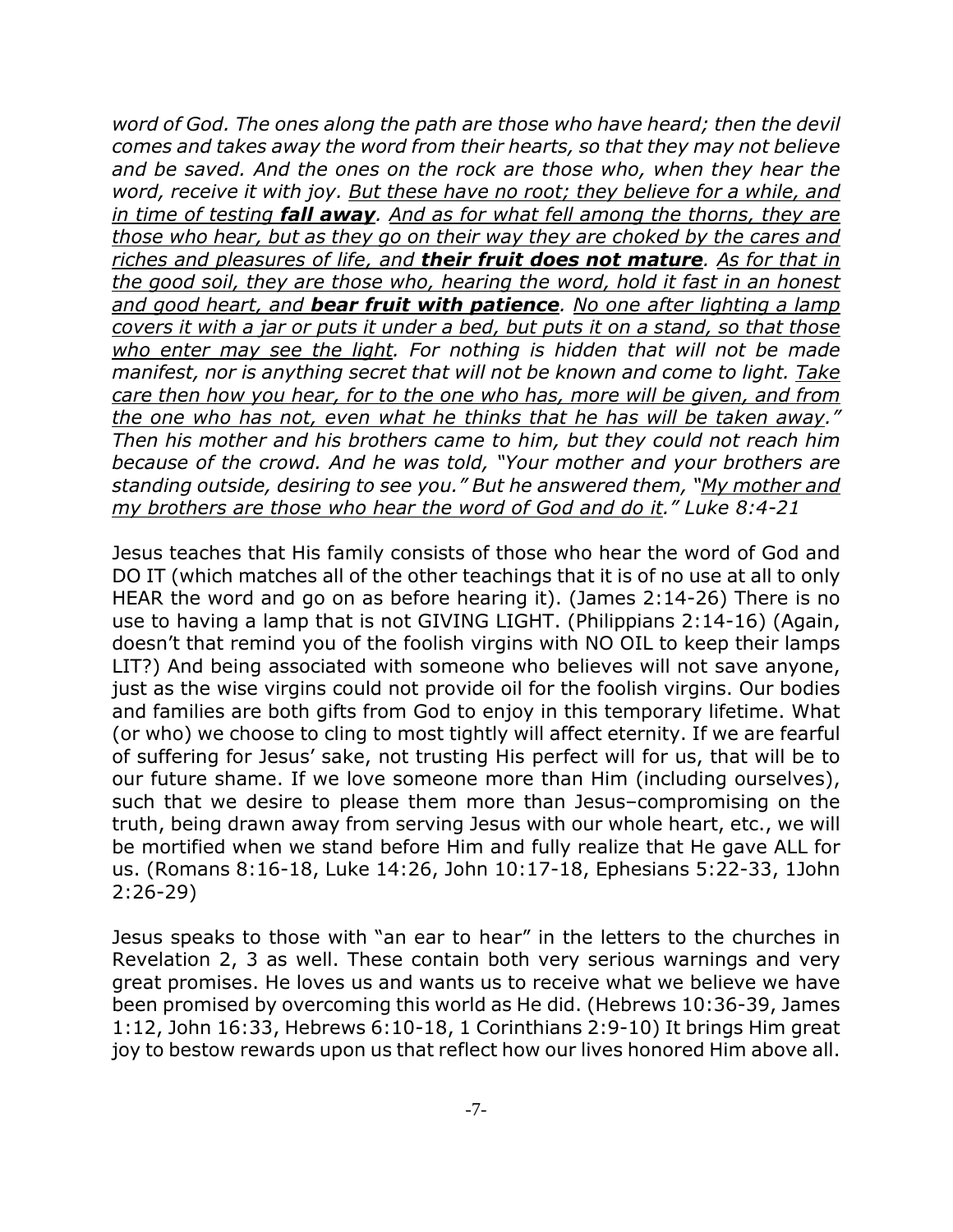*"To the angel of the church in Ephesus write: 'The words of him who holds the seven stars in his right hand, who walks among the seven golden lampstands. "'I know your works, your toil and your patient endurance, and how you cannot bear with those who are evil, but have tested those who call themselves apostles and are not, and found them to be false. I know you are enduring patiently and bearing up for my name's sake, and you have not grown weary. But I have this against you, that you have abandoned the love you had at first. Remember therefore from where you have fallen; repent, and do the works you did at first. If not, I will come to you and remove your lampstand from its place, unless you repent. Yet this you have: you hate the works of the Nicolaitans, which I also hate. He who has an ear, let him hear what the Spirit says to the churches. To the one who conquers I will grant to eat of the tree of life, which is in the paradise of God.'* 

*"And to the angel of the church in Smyrna write: 'The words of the first and the last, who died and came to life. "'I know your tribulation and your poverty (but you are rich) and the slander of those who say that they are Jews and are not, but are a synagogue of Satan. Do not fear what you are about to suffer. Behold, the devil is about to throw some of you into prison, that you may be tested, and for ten days you will have tribulation. Be faithful unto death, and I will give you the crown of life. He who has an ear, let him hear what the Spirit says to the churches. The one who conquers will not be hurt by the second death.'* 

*"And to the angel of the church in Pergamum write: 'The words of him who has the sharp two-edged sword. "'I know where you dwell, where Satan's throne is. Yet you hold fast my name, and you did not deny my faith even in the days of Antipas my faithful witness, who was killed among you, where Satan dwells. But I have a few things against you: you have some there who hold the teaching of Balaam, who taught Balak to put a stumbling block before the sons of Israel, so that they might eat food sacrificed to idols and practice sexual immorality. So also you have some who hold the teaching of the Nicolaitans. Therefore repent. If not, I will come to you soon and war against them with the sword of my mouth. He who has an ear, let him hear what the Spirit says to the churches. To the one who conquers I will give some of the hidden manna, and I will give him a white stone, with a new name written on the stone that no one knows except the one who receives it.'* 

*"And to the angel of the church in Thyatira write: 'The words of the Son of God, who has eyes like a flame of fire, and whose feet are like burnished bronze. "'I know your works, your love and faith and service and patient endurance, and that your latter works exceed the first. But I have this against you, that you*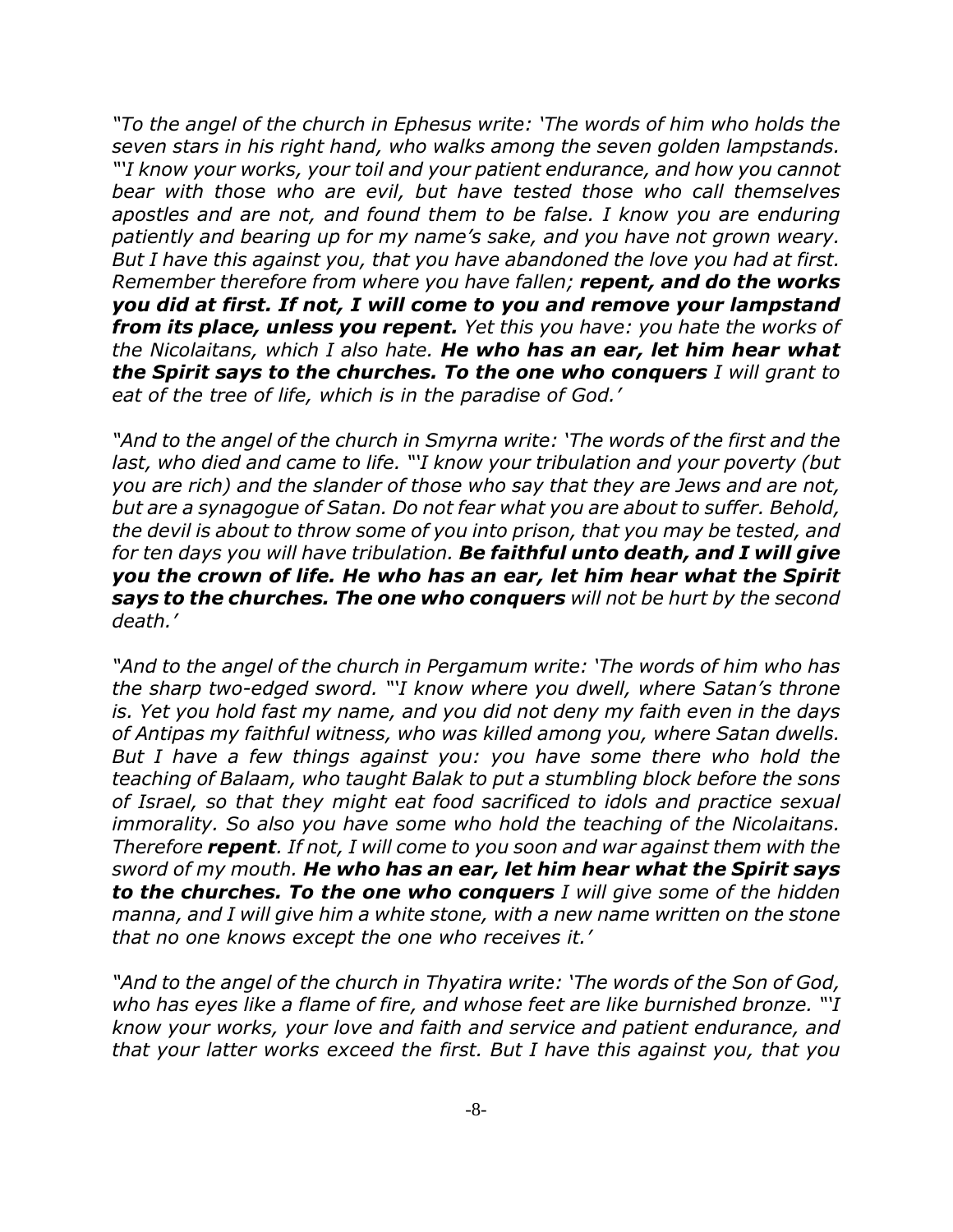*tolerate that woman Jezebel, who calls herself a prophetess and is teaching and seducing my servants to practice sexual immorality and to eat food sacrificed to idols. I gave her time to repent, but she refuses to repent of her sexual immorality. Behold, I will throw her onto a sickbed, and those who commit adultery with her I will throw into great tribulation, unless they repent of her works, and I will strike her children dead. And all the churches will know that I am he who searches mind and heart, and I will give to each of you according to your works. But to the rest of you in Thyatira, who do not hold this teaching, who have not learned what some call the deep things of Satan, to you I say, I do not lay on you any other burden. Only hold fast what you have until I come. The one who conquers and who keeps my works until the end, to him I will give authority over the nations, and he will rule them with a rod of iron, as when earthen pots are broken in pieces, even as I myself have received authority from my Father. And I will give him the morning star. He who has an ear, let him hear what the Spirit says to the churches.' Revelation 2:1-29*

*"And to the angel of the church in Sardis write: 'The words of him who has the seven spirits of God and the seven stars. "'I know your works. You have the reputation of being alive, but you are dead. Wake up, and strengthen what remains and is about to die, for I have not found your works complete in the sight of my God. Remember, then, what you received and heard. Keep it, and repent. If you will not wake up, I will come like a thief, and you will not know at what hour I will come against you. Yet you have still a few names in Sardis, people who have not soiled their garments, and they will walk with me in white, for they are worthy. The one who conquers will be clothed thus in white garments, and I will never blot his name out of the book of life. I will confess his name before my Father and before his angels. He who has an ear, let him hear what the Spirit says to the churches.'* 

*"And to the angel of the church in Philadelphia write: 'The words of the holy one, the true one, who has the key of David, who opens and no one will shut, who shuts and no one opens. "'I know your works. Behold, I have set before you an open door, which no one is able to shut. I know that you have but little power, and yet you have kept my word and have not denied my name. Behold, I will make those of the synagogue of Satan who say that they are Jews and are not, but lie—behold, I will make them come and bow down before your feet, and they will learn that I have loved you. Because you have kept my word about patient endurance, I will keep you from the hour of trial that is coming on the whole world, to try those who dwell on the earth. I am coming soon. Hold fast what you have, so that no one may seize your crown. The one who conquers, I will make him a pillar in the temple of my God. Never shall*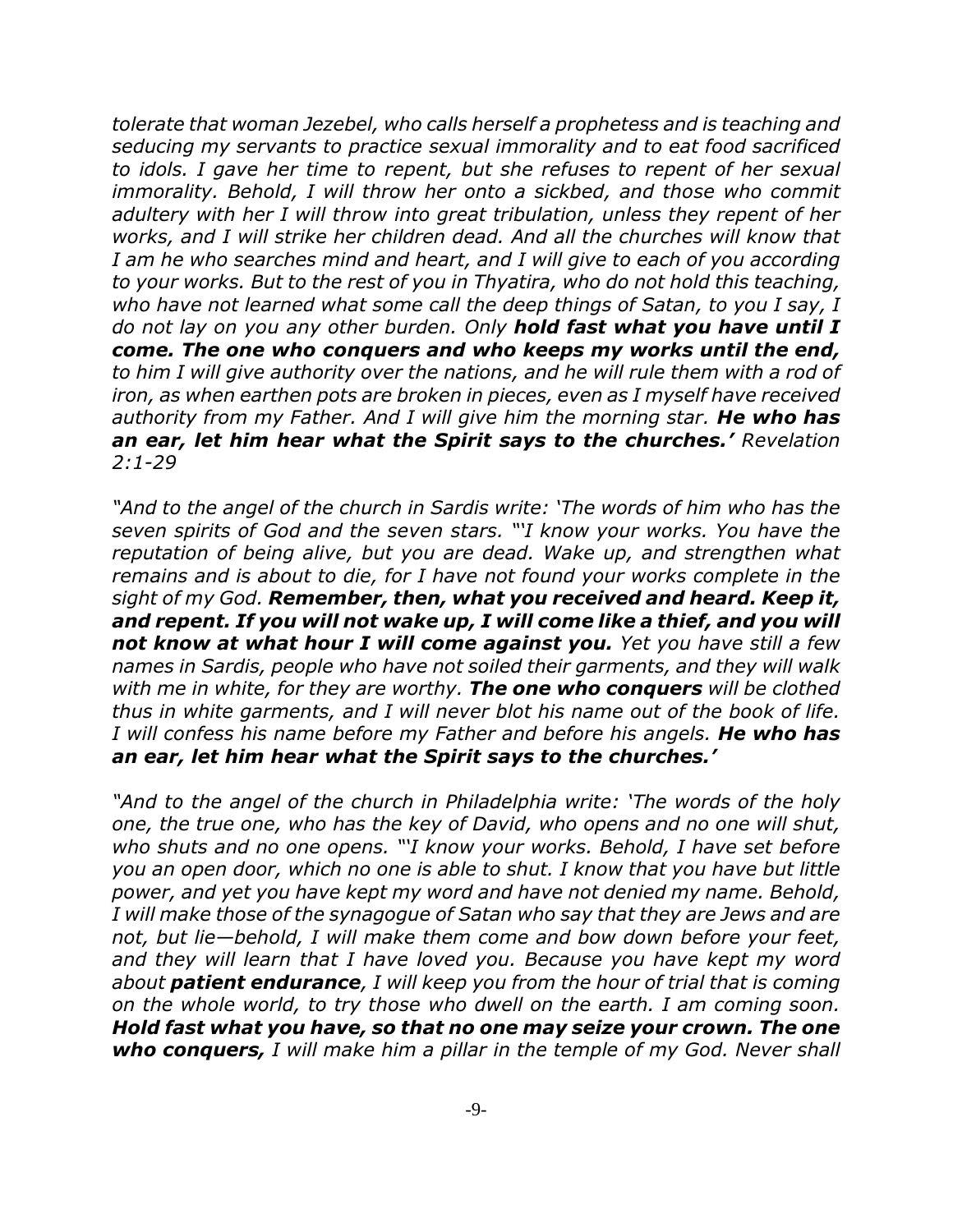*he go out of it, and I will write on him the name of my God, and the name of the city of my God, the new Jerusalem, which comes down from my God out of heaven, and my own new name. He who has an ear, let him hear what the Spirit says to the churches.'*

*"And to the angel of the church in Laodicea write: 'The words of the Amen, the faithful and true witness, the beginning of God's creation. "'I know your works: you are neither cold nor hot. Would that you were either cold or hot! So, because you are lukewarm, and neither hot nor cold, I will spit you out of my mouth. For you say, I am rich, I have prospered, and I need nothing, not realizing that you are wretched, pitiable, poor, blind, and naked. I counsel you to buy from me gold refined by fire, so that you may be rich, and white garments so that you may clothe yourself and the shame of your nakedness may not be seen, and salve to anoint your eyes, so that you may see. Those whom I love, I reprove and discipline, so be zealous and repent. Behold, I stand at the door and knock. If anyone hears my voice and opens the door, I will come in to him and eat with him, and he with me. The one who conquers, I will grant him to sit with me on my throne, as I also conquered and sat down with my Father on his throne. He who has an ear, let him hear what the Spirit says to the churches.'" Revelation 3:1-22*

*The one who conquers will have this heritage, and I will be his God and he will be my son. But as for the cowardly, the faithless, the detestable, as for murderers, the sexually immoral, sorcerers, idolaters, and all liars, their portion will be in the lake that burns with fire and sulfur, which is the second death." Revelation 21:7-8*

Jesus warned the disciples in the Garden of Gethsemane that they would fall away from Him that very night. He also asked them to keep watch with Him while He prayed, but they kept falling asleep. Doesn't that sound like the Parable of the Ten Virgins? (They were ALL waiting for the bridegroom, Jesus, and they ALL fell asleep.) Jesus said the mind is willing, but the flesh is weak. We know that it's imperative that we keep our faith strong in order to overcome the flesh. (Ephesians 6:10-20) Does it ever amaze you how wise our wonderful Lord is–how He has given us the answers to ALL of our questions before we even ask them? It does me!

*And when they had sung a hymn, they went out to the Mount of Olives. Then Jesus said to them, "You will all fall away because of me this night. For it is written, 'I will strike the shepherd, and the sheep of the flock will be scattered.' But after I am raised up, I will go before you to Galilee." Peter answered him, "Though they all fall away because of you, I will never fall*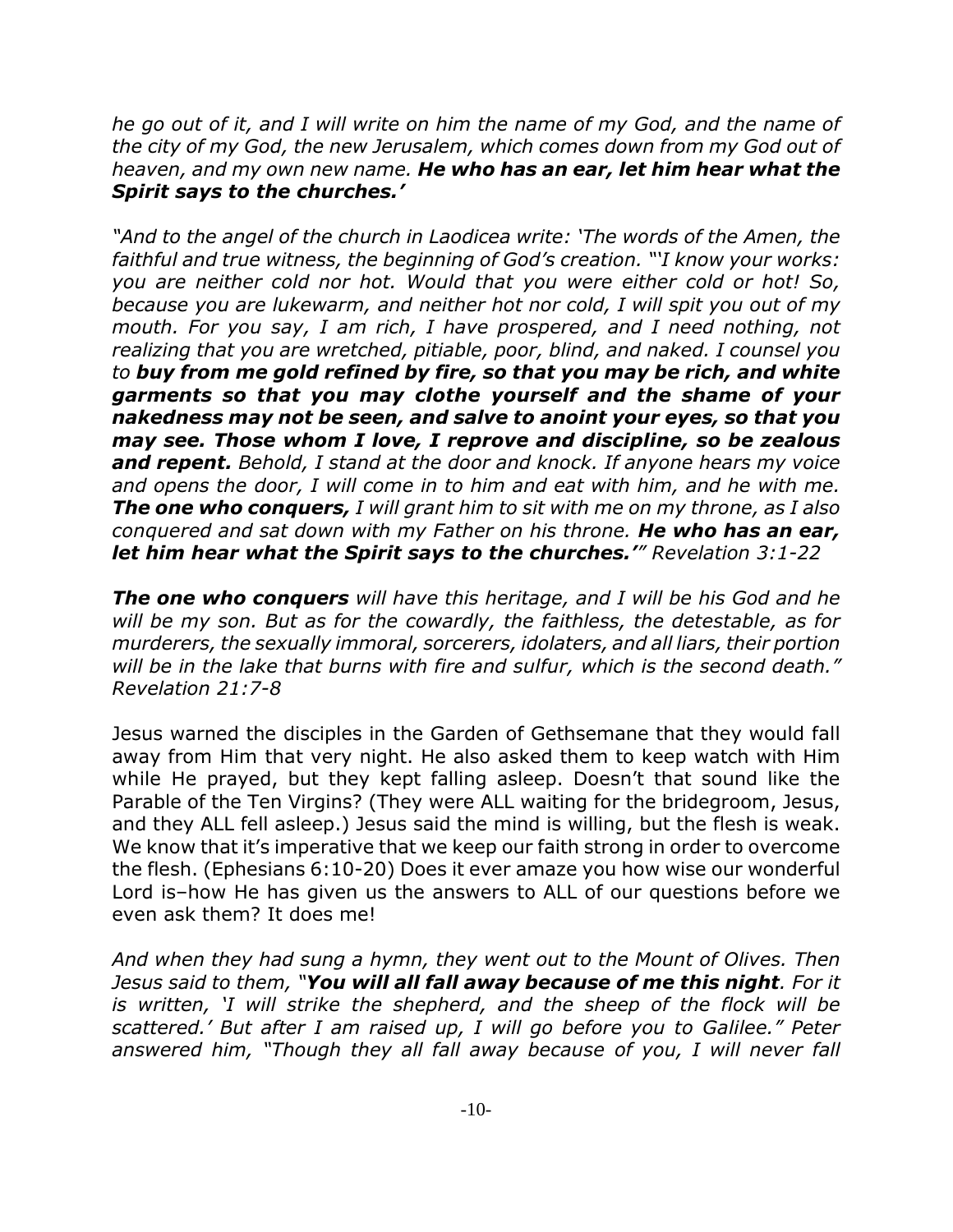*away." Jesus said to him, "Truly, I tell you, this very night, before the rooster crows, you will deny me three times." Peter said to him, "Even if I must die with you, I will not deny you!" And all the disciples said the same. Then Jesus went with them to a place called Gethsemane, and he said to his disciples, "Sit here, while I go over there and pray." And taking with him Peter and the two sons of Zebedee, he began to be sorrowful and troubled. Then he said to them, "My soul is very sorrowful, even to death; remain here, and watch with me." And going a little farther he fell on his face and prayed, saying, "My Father, if it be possible, let this cup pass from me; nevertheless, not as I will, but as you will." And he came to the disciples and found them sleeping. And he said to Peter, "So, could you not watch with me one hour? Watch and pray that you may not enter into temptation. The spirit indeed is willing, but the flesh is weak." Again, for the second time, he went away and prayed, "My Father, if this cannot pass unless I drink it, your will be done." And again he came and found them sleeping, for their eyes were heavy. So, leaving them again, he went away and prayed for the third time, saying the same words again. Then he came to the disciples and said to them, "Sleep and take your rest later on. See, the hour is at hand, and the Son of Man is betrayed into the hands of sinners. Rise, let us be going; see, my betrayer is at hand." While he was still speaking, Judas came, one of the twelve, and with him a great crowd with swords and clubs, from the chief priests and the elders of the people. Now the betrayer had given them a sign, saying, "The one I will kiss is the man; seize him." Matthew 26:30-48*

Jesus told many parables dealing with readiness. Will we heed His warnings to keep our lamps burning and stay awake? Will we be ready when He returns? Will we be overcomers? (Luke 18:7-8)

*"And do not seek what you will eat and what you will drink, and do not keep worrying. For all these things the nations of the world eagerly seek; but your Father knows that you need these things. But seek His kingdom, and these things will be added to you. Do not be afraid, little flock, for your Father has chosen gladly to give you the kingdom. Sell your possessions and give to charity; make yourselves money belts which do not wear out, an unfailing treasure in heaven, where no thief comes near nor moth destroys. For where your treasure is, there your heart will be also. Be dressed in readiness, and keep your lamps lit. "Be like men who are waiting for their master when he returns from the wedding feast, so that they may immediately open the door to him when he comes and knocks. Blessed are those slaves whom the master will find on the alert when he comes; truly I say to you, that he will gird himself to serve, and have them recline at the table, and will come up and wait on them. Whether he comes in the second*